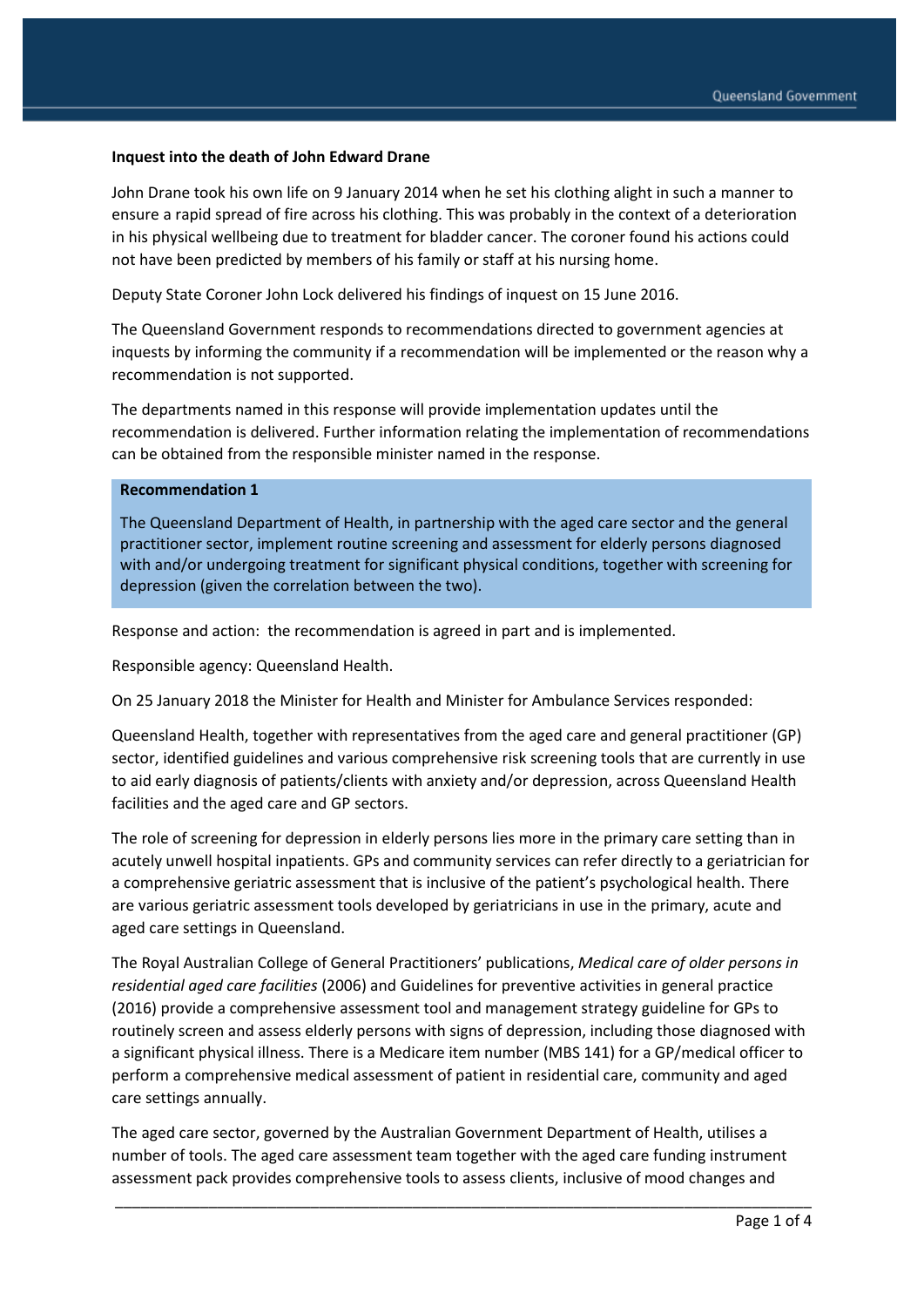depression. The Australian Aged Care Quality Agency regularly assesses residential aged care facilities against national standards, which require the facilities to provide evidence of current care plans and ongoing assessments of residents as their mental and physical condition changes.

### **Recommendation 2**

The Queensland Police Service, Queensland Fire and Emergency Service and Workplace Health and Safety Queensland collaboratively review their involvement in this matter and identify the most practical and efficient means for ensuring that, in future, when the agencies are concurrently investigating a death or serious injury involving a fire, that the roles and responsibilities of each agency to inform each other's recommendations and to properly advise and put all relevant evidence before the investigating coroner, are clearly defined and appropriately carried out. This may include entering into a memorandum of understanding and/or implementing current initiatives being the Reducing Unlawful Fires (Including Arson) Investment Proposal and QPS Reducing Unlawful Fires Initiative Proposal.

Response and action: implementation of the recommendation is in progress.

Responsible agency: Queensland Police supported by Queensland Fire and Emergency Services and the Office of Industrial Relations.

On 6 April 2017 the Minister for Police, Fire and Emergency Services and Minister for Corrective Services and the Minister for Employment and Industrial Relations, Minister for Racing and Minister for Multicultural Affairs responded:

The Queensland Police Service (QPS) is working collaboratively with Queensland Fire and Emergency Services (QFES) and Workplace Health and Safety Queensland (WHSQ, within the Office of Industrial Relations) to develop changes to each agencies' policy and procedures to address the issues identified by the coroner when investigating fires that are suspicious and/or result in death or serious injury.

These amendments will be developed outside the scope of the Reducing Unlawful Fires (Including Arson) Project and the timing and delivery of this project will be addressed separately by QFES.

The QPS are in the process of amending the *Operational procedures manual* (Section 8.5.20 Deaths resulting from Fires) to ensure investigating officers liaise with QFES and other government agencies during an incident prior to submitting the report to the coroner.

QFES also drafted an internal discussion paper in relation to amendment of Section 153A of the *Fire and Emergency Services Act 1990* (the Act) -- regarding confidentiality -- which could provide QFES personnel a disclosure power where information is in the public interest; currently this section prohibits QFES personnel from providing information they have acquired in performing a function under the Act on their own violation without the proper exercise of a collection power by external agencies such as QPS.

The OIR is actively reviewing its relevant procedures. The QPS and QFES are members of the Serious Workplace Incidents Interagency Group hosted by the OIR. Joint membership of this group will provide a channel for collaboration between the agencies.

Further meetings between QPS, QFES and WHSQ were held in 2016 to articulate the roles, responsibilities, processes and legislative jurisdiction when conducting investigations with overlapping interests.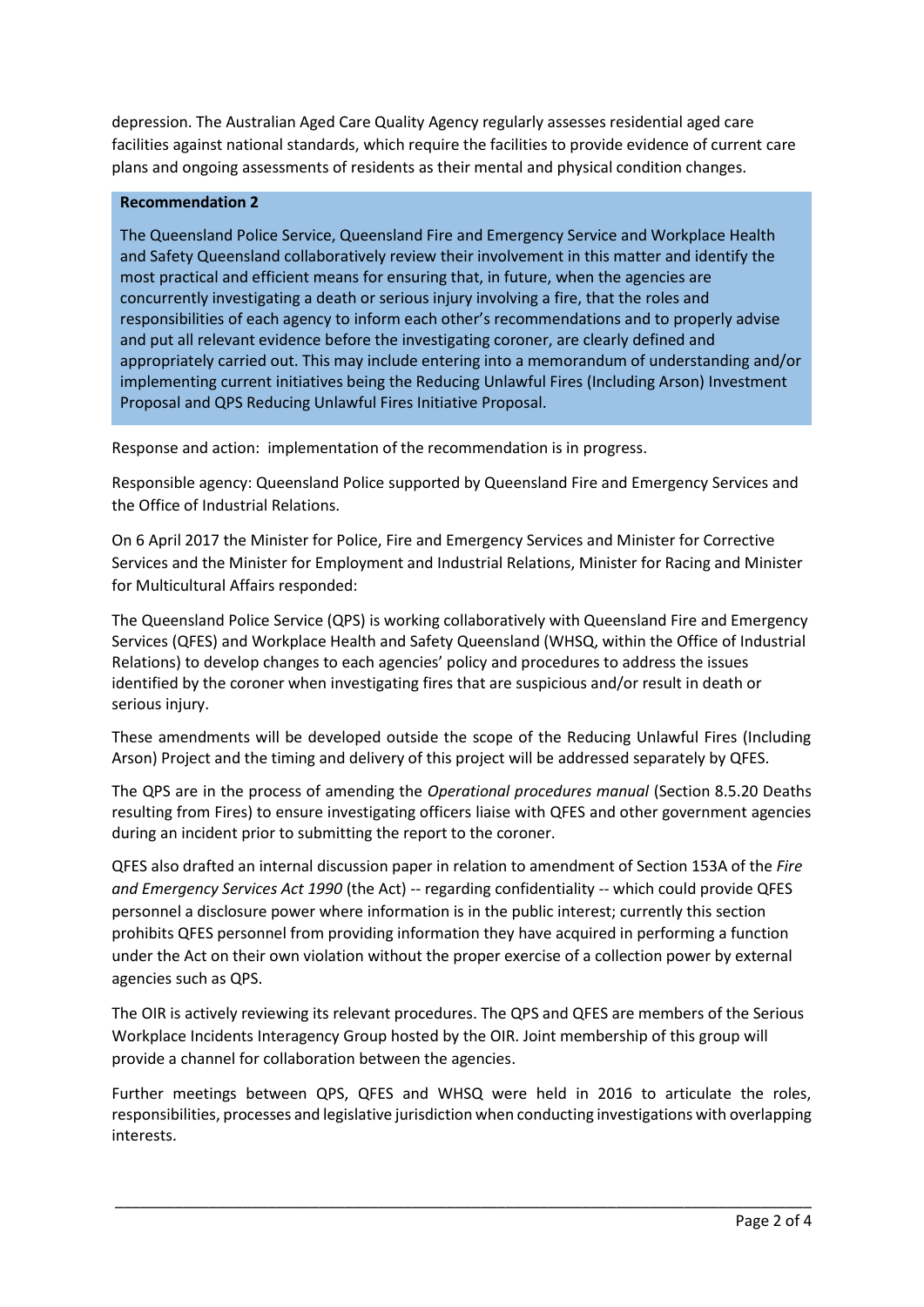It is expected the respective policy changes will finalised and ready for implementation from 1 July 2017.

# **On 21 June 2017 the Minister for Police, Fire and Emergency Services and Minister for Corrective Services (lead minister) and on 23 January 2018 the Minister for Education and Minister for Industrial Relations (supporting minister) responded:**

The QPS is continuing to work collaboratively with QFES and Workplace Health and Safety Queensland within the Office of Industrial Relations.

The QPS amended the *Operational procedures manual* (Section 8.5.20 Deaths resulting from fires) to ensure investigating officers liaise with QFES and other government agencies during an investigation and prior to submitting the report to the coroner. This amendment includes that statements should be obtained from all persons having significant knowledge concerning the cause or behavior of the fire.

QFES's draft internal discussion paper in relation to the amendment of Section 153A of the *Fire and Emergency Services Act 1990* (the Act) (regarding confidentiality) is still in progress.

In April 2017, OIR updated the *Inspectors manual* (v12) for staff of WHSQ and the Electrical Safety Office. Interagency co-operation and information sharing through memoranda of understanding is covered by Chapter 7 of the manual which deals with 'First response' and Chapter 17 which deals with 'Role of other agencies'.

QFES will further progress internal discussion paper prior to the consideration of seeking any possible legislative amendment.

## **On 24 January 2018 the Minister for Fire and Emergency Services responded:**

The commissioner, Queensland Fire and Emergency Services considered the internal discussion paper and supports the consideration of options to address the issue relating to section 153A of the *Fire and Emergency Services Act 1990* regarding confidentiality.

### **On 5 October 2018 the Minister for Fire and Emergency Services responded:**

Queensland Fire and Emergency Services established a project to collate a range of issues that may result in legislative amendment. Amendment to section 153A of the *Fire and Emergency Services Act 1990* in regard to confidentiality will be included in the work program for this project.

Issues outlined in the internal discussion paper will be further considered and, should they have merit, amendments will be progressed for wider consultation, appropriate approvals and consideration of Parliament.

### **On 26 March 2019 the Minister for Fire and Emergency Services responded:**

Note: Originally, the QPS was the lead agency for the implementation of this recommendation with QFES and WHSQ the supporting agencies. In June 2017, QPS and WHSQ finalised their implementation responsibilities and QFES is continuing to implement the recommendation.

The QFES legislative review team is reviewing the effectiveness of legislation that supports and guides QFES operations including the *Fire and Emergency Services Act 1990*; Fire and Emergency Services Regulation 2011; *Disaster Management Act 2003*; and Disaster Management Regulation 2014*.* Legislative options to implement the recommendation, including a possible amendment to Section 153A of the *Fire and Emergency Services Act 1990,* will be considered as part of this review.